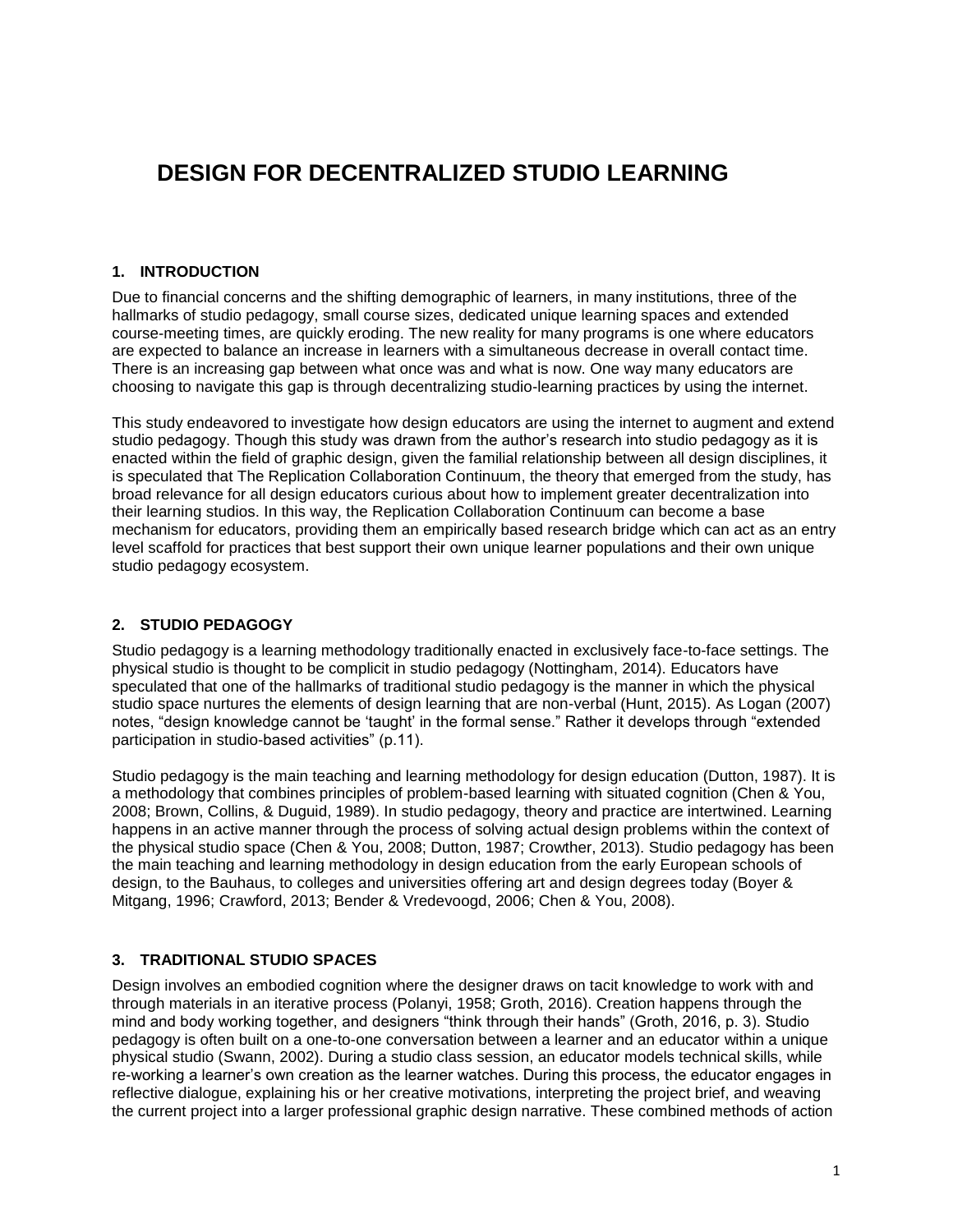and reflection give insight into both the educator's explicit physical actions and his or her tacit underlying motivations. This insight provides an embodied example of professional practice for learners. This exchange is vital to learners because it provides exposure into the multifaceted work of being a designer (Schön, 1983).

# **4. ONLINE STUDIO SPACES**

Though in the past design education has primarily been conducted in face-to-face studio spaces, increasingly educators today are beginning to leverage the internet to extend studio learning spaces. These online studio spaces can either occur in tandem with physical face-to-face studios, or replace a physical studio space by using a combination of text-based forums and video conferencing software (Nottingham, 2014). Educators who extend studio pedagogy in these ways cite that online studio spaces allow design collaboration to transcend time and distance, and thus prepare learners to become active members of the digitally-connected arts community (Budge, 2013; Matthews & Weigand, 2001). Because working as a contemporary designer requires collaboration via technology mediated methods, educators affirm that using the internet to extend studio pedagogy could provide students with a "rehearsal of future workplaces and help prepare students for a global, networked, and competitive professional design practice" (Pektas, 2015, p. 261).

# **5. DATA COLLECTION OVERVIEW**

Building on the foundation noted above, this study endeavored to investigate how design educators are using the internet to augment and extend studio pedagogy. This investigation occurred through the enactment of a qualitative grounded theory study. Data collection for this study occurred via solounstructured interviews, focus groups, and memos. These methods together ensured insight was gained into both individual experience and group dynamics. Participants were all active design educators who self identified as using the internet to extend and augment studio pedagogy. In total, eighteen individuals participated. Participants came from seven different countries located on four different continents. In addition, participants were from a variety of institution types, from specialized art schools to large universities, liberal arts institutions to technical training colleges. This diversity brought a mix of perspectives amongst participants.

Interviews and focus groups were both guided by a loose protocol. The purpose of the interviews was to understand how educators construct their motivation for extending studio pedagogy and how they perceive learner and institutional reaction to their choices. The purpose of the focus groups was to observe group dynamics and also to access any taken for granted assumptions that might be difficult to discern in a one on one interview. Memo writing is a hallmark of grounded theory. Memos are short analytic notes written during the data collection and analysis process. Seen as a way to nurture internal dialogue, the purpose of the memos was to provide a trace of researcher thinking and in so doing provide an audit trail of theory creation.

# **6. DATA ANALYSIS**

Per the dictum of grounded theory, data was gathered and analyzed concurrently (Charmaz, 2006). This process of data gathering and data analysis ensured that emergent ideas could be developed and tested in an iterative manner, producing a final theory that is fully grounded in and born from the data and context itself. In this study, raw data in the form of transcripts was first fractured to create codes. Next, these codes were assembled, fragmented, and reassembled again to coalesce into themes. Themes too were analyzed repeatedly until a core category could be created. Finally, codes and themes were once again filtered through the core category and the theory was created. Because codes were too numerous to list individually, this discussion of data analysis will begin at the theme level and then progress to the core category and finally into the created theory, The Replication Collaboration Continuum.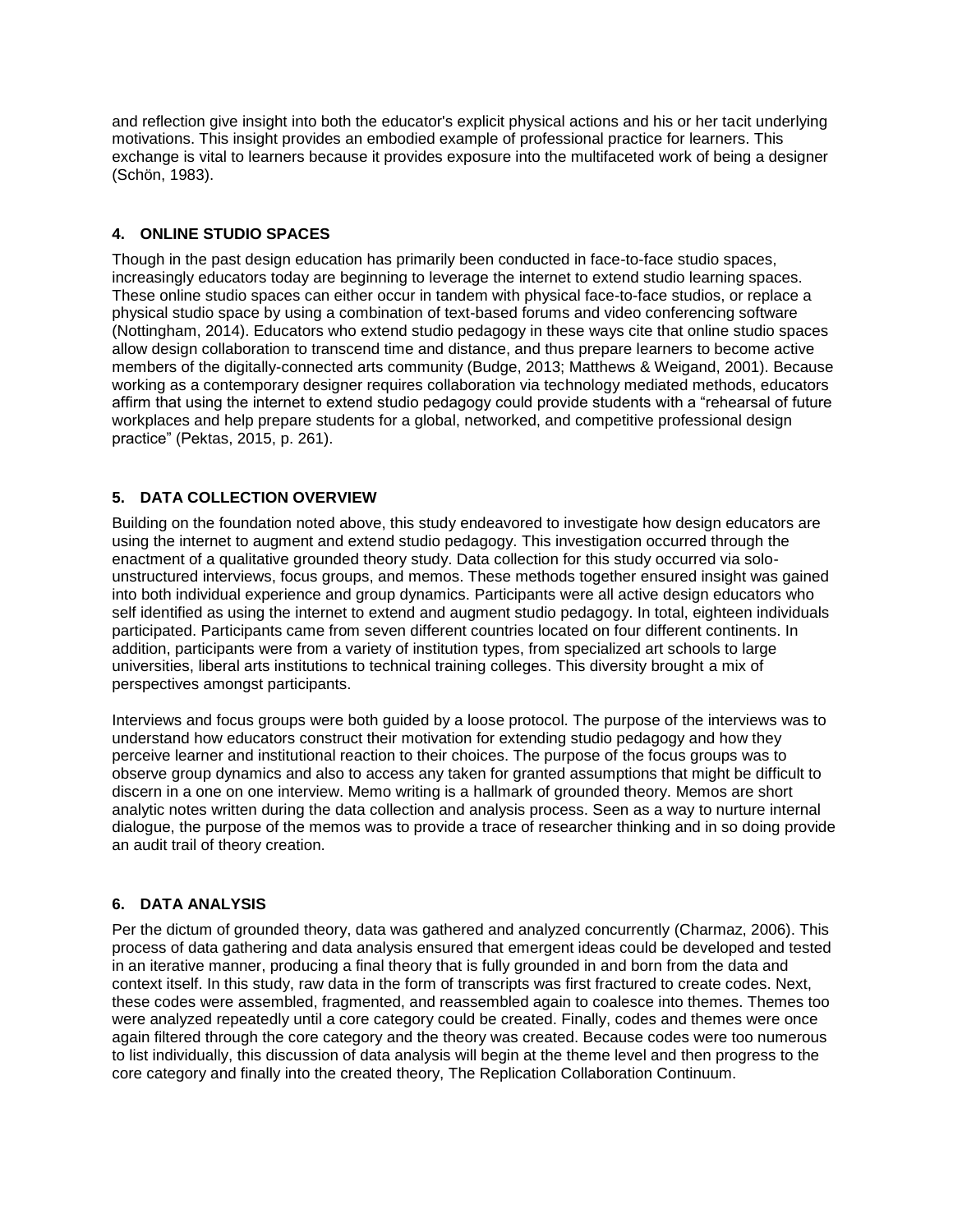Three main themes emerged from the data. These themes are: transposing structures, transforming roles, and finally expatiating perspectives. Each theme again endeavors to address how design educators are using the internet to augment and extend studio pedagogy.

# *1.1. TRANSPOSING STRUCTURES*

To transpose means to interchange and shift, to alter the order or position of a series of things (OED). Transposing structures refers to how educators use the internet to transpose traditional place-based elements into digital, networked channels and in so doing, replicate studio pedagogy. Prompted in part by institutional changes to the studio pedagogy hallmarks of time and space, participants used the internet to shift the structure of the studio by replicating studio elements online. Participants perceived these structural shifts resulted in increased access to learning materials, including the instructor, and increased accommodation for learners themselves. Prominent codes in this theme include: "disseminating materials," "supporting the studio", "partnering with the internet" and "expanding the conversation." This structural shift is often foregrounded by educators reconciling a pedagogy once built on an abundance of time with learners with new institutional reality of time scarcity.

# *1.2. TRANSFORMING ROLES*

To transform is to change into another shape or form; to metamorphose (OED). The second theme, transforming roles, refers to the process of participants using the internet to flatten traditional hierarchy, moving themselves out of the obvious center of the studio. This movement results in a role shift, prompting learners to take greater initiative in pursuing those topics deemed most necessary to learn for any given project and prompting learners to join together in peer-to-peer learning through the online critique process. Prominent codes in this theme include: "decentralizing hierarchy," "masking the obvious hand of the educator," and "speaking the language of design." Participants perceived these role shifts resulted in increased learner agency.

# *1.3. EXPATIATING PERSPECTIVES*

To expatiate is to enlarge, extend, or expand (OED). "Expatiating perspectives" then refers to the process of educators using the internet to provide alternative frontiers, shifting studio pedagogy from a method that privileges project simplicity to one that emphasizes greater levels of systemic complexity. Where once curriculum taught design process in a prescriptive manner and emphasized projects that are artifact based and accomplishable within the closed spaces of the studio, participants who use the internet to extend studio pedagogy acknowledge a move toward projects with greater complexity. These projects provide learners opportunity managing competing priorities, and collaborating with those who may be outside the learners own cultural, geographic, or disciplinary zone. In this way, educators are using the internet to extend studio pedagogy to give learners a larger perspective of their role as a designer in contemporary society. Prominent codes that support this theme include: "connecting with others," "taking ownership of digital identity," and "navigational collaboration." Participants perceived this change in perspective enabled learners to begin to view themselves not as isolated within their individual institutions but as connected to a vibrant, worldwide design network.

# *1.4. TRAVERSING*

Through the data it became apparent that rather than a single method or motivation, there is a continuum that describes how educators are using the internet to extend studio pedagogy. In this way, the core category created from data analysis is that of "traversing." At one terminal are practices of using the internet for its replication potential, replicating aspects of studio pedagogy within an online space. At the other terminal are practices that use the internet as a means to open up space for connection and collaboration, to help learners integrate into the larger world of professional practice. Most educators move in a fluid manner within the spectrum, fluctuating between poles depending on the task at hand, and the given group of learners.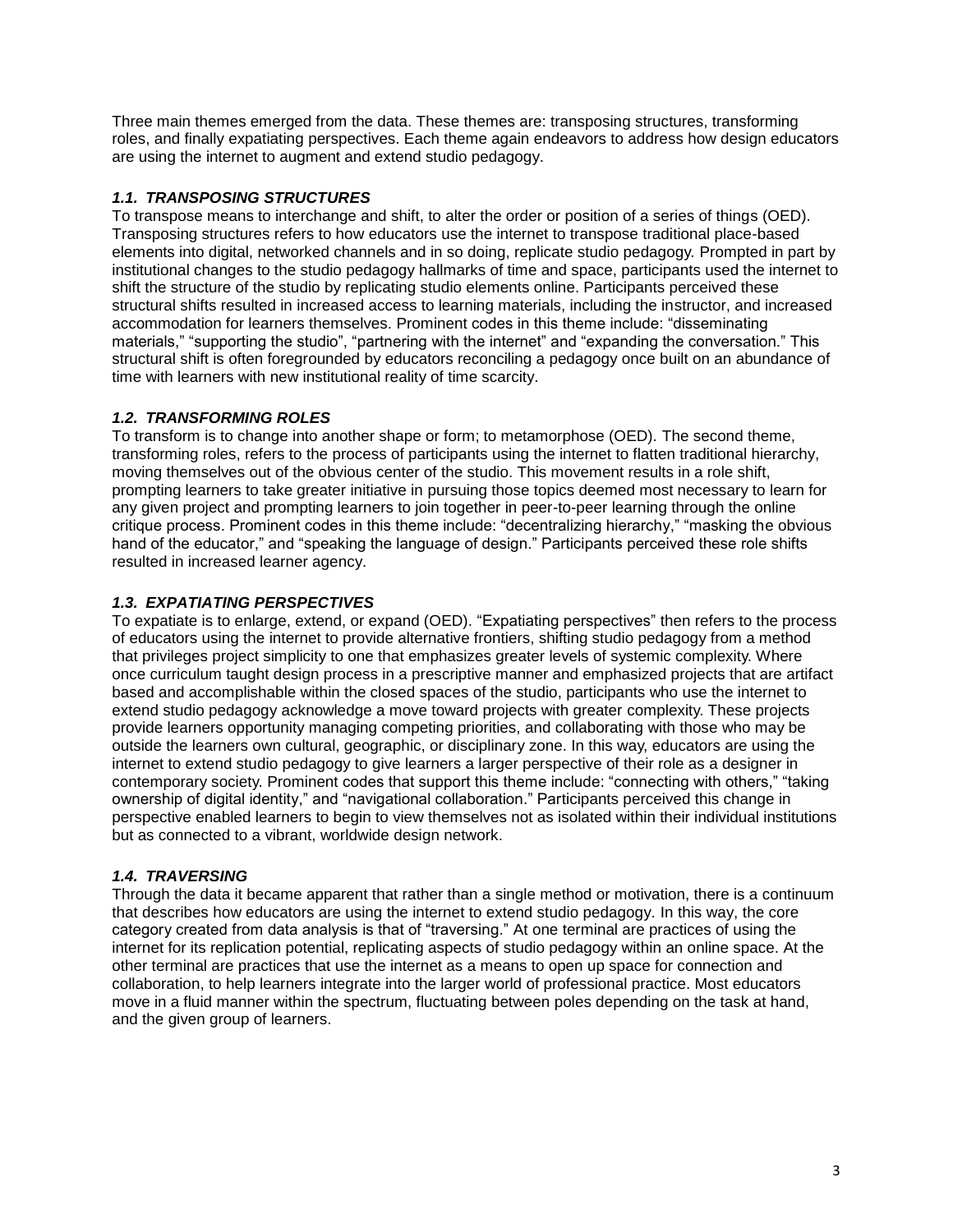# **7. THE REPLICATION COLLABORATION CONTINUUM**

As Nottingham (2014) noted, in a traditional studio, the walls, tables, and windows of the studio become non-human pedagogical agents capable of teaching learners. For educators who are extending studio pedagogy using the internet, now a whole new set of digital pedagogical agents are coming into play. Screens, browsers, and chat boxes are the new walls, tables and windows. This study addressed how educators are using these digitally mediated pedagogical agents within studio pedagogy. From this study emerged the Replication Collaboration Continuum, which is seen in Figure 1 below.



Figure 1. The Replication Collaboration Continuum

Because using the internet to extend studio pedagogy brings a shift to the structures of learning, educators must become adept at traversing physical and digital spaces to produce a unified studio pedagogy for learners. In speaking of creating websites for their courses, inviting learners to create blogs, and using synchronous online chat tools, participants all noted that their choice to use the internet to augment and extend studio pedagogy began with them traversing physical and digital spaces. Transposing structures represents a replication of studio pedagogy and acts as a gateway to the Replication-Collaboration Continuum.

From here participants took divergent pathways. Some choose not to use the internet to extend studio pedagogy further, ending in a replication capacity. Others chose to enact the second traverse, traversing roles. This entails transforming roles through decentralizing themselves as the visible leader to encourage greater individual confidence and greater peer-to-peer learning. Participants noted that this occurred in a variety of ways, including through the critique process, through empowering learners with the skills to evaluate resources, so that they could learn on their own, and through opening space for greater peer-topeer learning to occur. Traversing roles can only occur if one has created a studio replication framework through traversing structures. Traversing roles forms the midpoint of the Replication-Collaboration Continuum. As in the traverse of traversing structures, some participants chose to complete their journey of using the internet to extend studio pedagogy in traversing roles.

Others participants again chose to continue on, traversing perspectives by using the internet to welcome learners into a complex world of collaboration. Using the internet to extend studio pedagogy in this traversing perspectives capacity calls for educators to nudge learners into a multi-faceted system of greater complexity. Participants noted that traversing perspectives requires an acceptance of high levels of ambiguity, because collaborative projects involve so many inputs and actors outside of one's control. Participants who spoke of experiences navigating distant collaboration and welcoming in outside expertise noted the importance of "test run" activities and exercises before traversing perspectives, in order to build learner efficacy and empower learner confidence. In this way, to enact this, educators must become adept at traversing perspectives, which begins by acknowledging the second traverse, traversing roles. Traversing perspectives happens through engagement in open practices and collaboration and forms the other end of the continuum.

Figure 2 displays the continuum with a variety of codes mapped onto it. These codes are a few examples drawn from the many generated over the course of this study and serve to further illustrate the thinking behind the theory creation.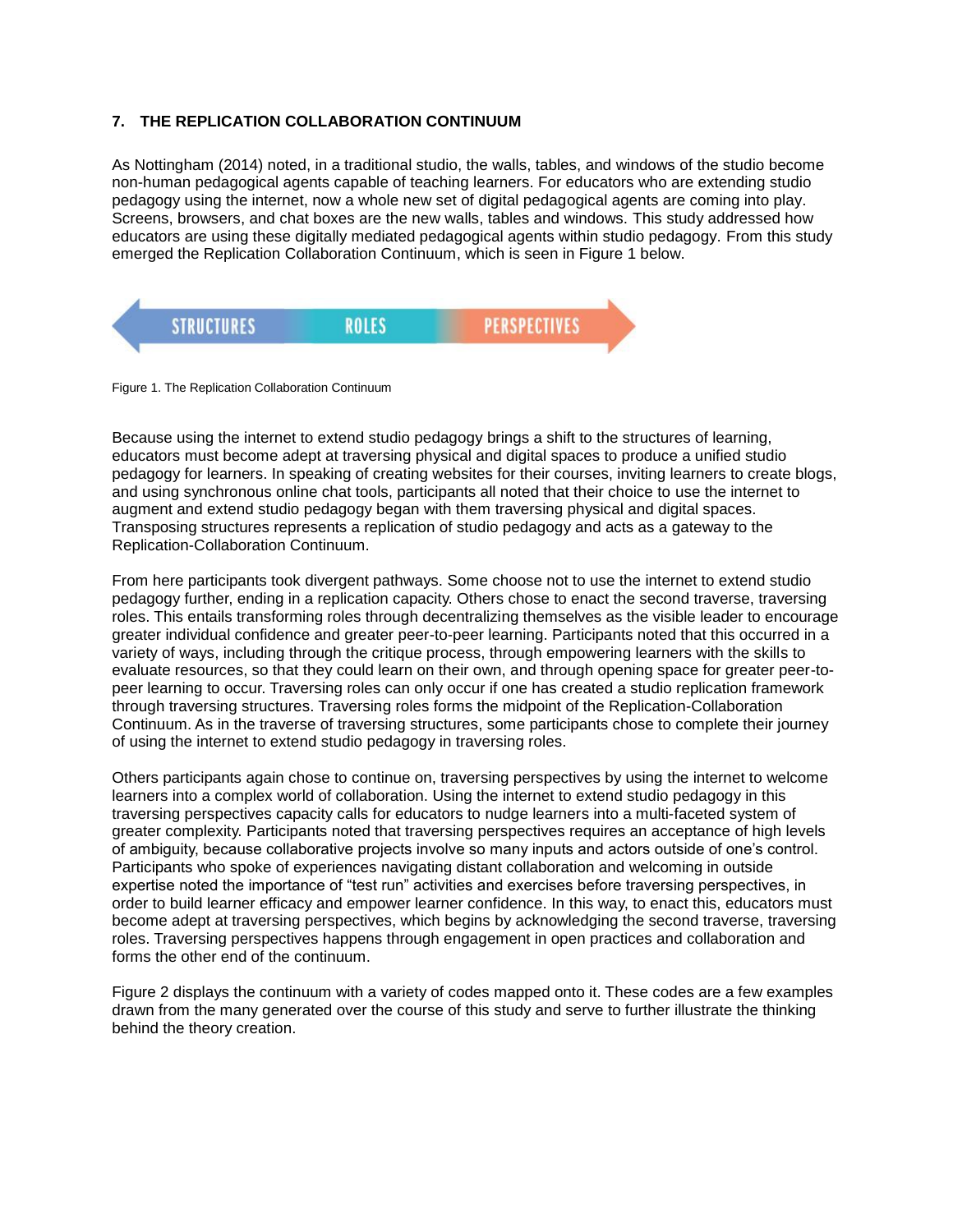

Figure 2. Research Codes Mapped to the Replication Collaboration Continuum

It is important to note that collaboration was chosen as a description of this process over another possible alternative, cooperation. Though both terms are closely related, this study draws on definitions of both by Panitz (1999) for justification of the appropriateness of collaboration. Panitz posits that cooperation is about engaging within a "structure of interaction" (p. 494). In cooperation a teacher sets the agenda, constructs groups, and maintains overall control of the process as it unfolds. The end product or artifact is most likely predetermined. The purpose of cooperation is the accomplishment of the task itself and each participant contributes his or her part to the larger whole.

In contrast, Panitz posits that collaboration is about engaging within a "philosophy of interaction" (p. 494), which entails participants first acknowledging their implicit connection and responsibility to one another. Though collaboration most likely leads to the production of an artifact, no one person maintains control through the process. The purpose is less about the artifact itself and more focused on each participant engaging in and learning through individual and group dynamics. Because of the dynamic, fluid, complex nature of work participants described within the process of traversing perspectives, collaboration was seen as the appropriate construct and thus offer a counterbalance to replication on the overall continuum.

Traversing structures, traversing roles, and traversing perspectives then become the basis of the Replication-Collaboration Continuum. As seen in Figures 1 and 2, and as explained above, each successive step builds on the previous step, meaning each step relates in a cumulative, progressive manner. The ends have arrows, showing that the continuum is not a static entity, rather it is in a state of flux and movement. It is important to note that educators choose where to place themselves on the continuum, and by choosing, define which traverses to complete. It is also important to note that by nature the continuum is flexible and blurs depending on the unique combination of learners that form any given studio community.

#### **8. CONCLUSION**

Though the physical studio space was and continues to play a vital role in design education, increasingly and in response to a variety of situational and institutional changes, educators are using the internet to augment and extend studio pedagogy. The Replication-Collaboration Continuum, the theory that developed from this study, suggests that educators have a variety of motivations for using the internet to extend studio pedagogy. Some do so for fully practical purposes, such as teaching learners software skills or forming a repository for class materials. Others do so for more complex purposes, using the networked capability of the internet itself to create collaborative relationships, reinforcing in learners their place in a larger distributed and decentralized world. Often educators will shift their methods and motivations depending on their perceptions of learners within any given class. The continuum is a flexible